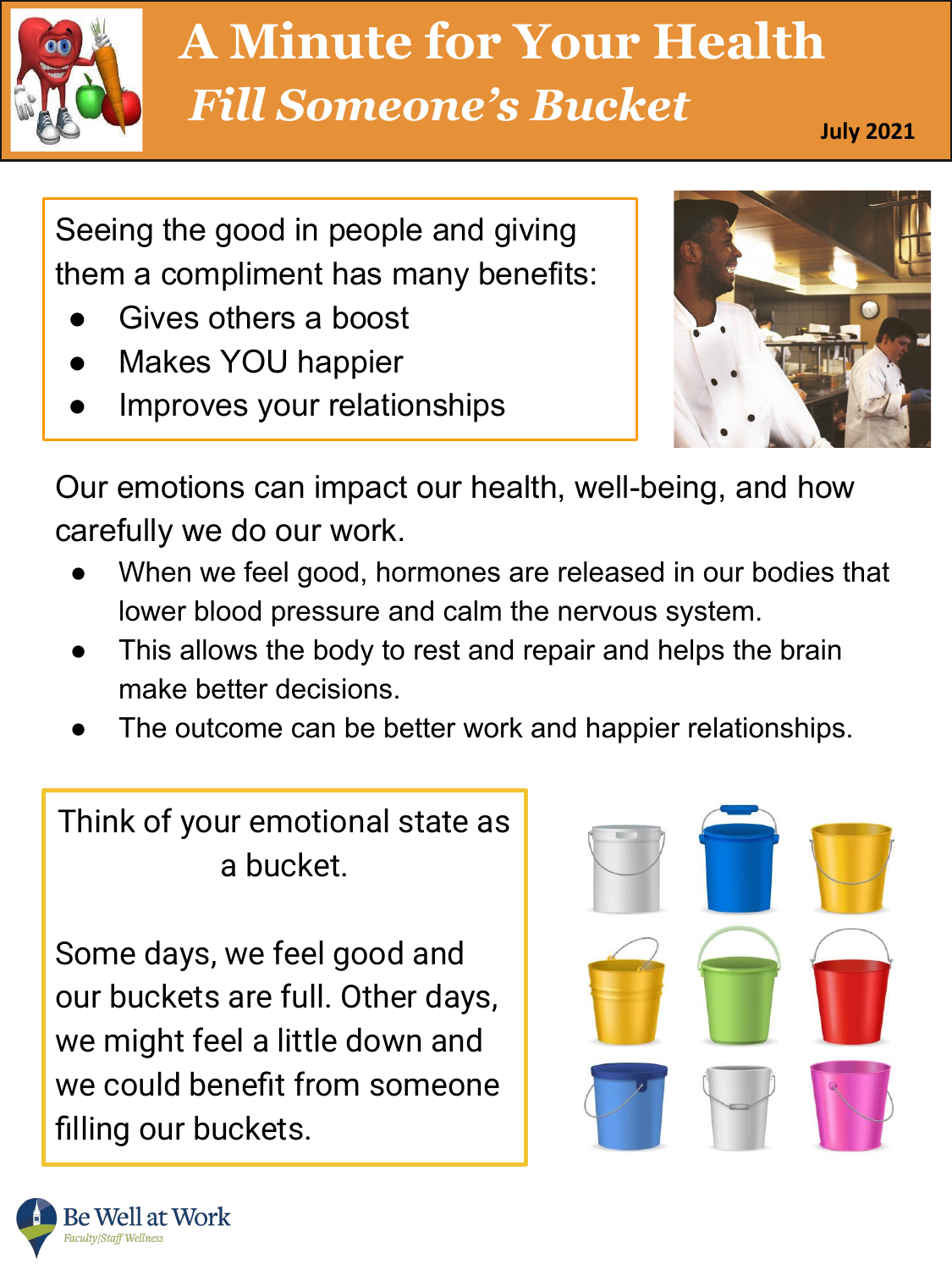## **Pay compliments to fill buckets**

When your bucket is full, try filling someone else's bucket with a compliment. You might find that by doing this, your own bucket fills even more.

Examples of compliments:

- You are really good at making sure that everything is put away where it belongs.
- You make everyone feel included, which is so helpful to our team.
- I am impressed with the care you take to prepare that dish.
- The idea you had for fixing that broken sprinkler hose was great.
- I have learned how to be better at my job by watching how well you do yours.



Strangely, sometimes when our buckets are empty we keep the lid on the bucket and don't believe compliments from others. Instead, say "thank you" and think about the positive effect you had on this person. **You made a difference!** Let that fill your bucket.

#### **July Exercise: Give a compliment**

- Think of a time when someone noticed your talents or good work.
- How did this make you feel?
- Think of a person who you could give a compliment to for their talents or efforts.
- Next time you see that person, give them a compliment.
- Notice how you feel when you make someone else feel good.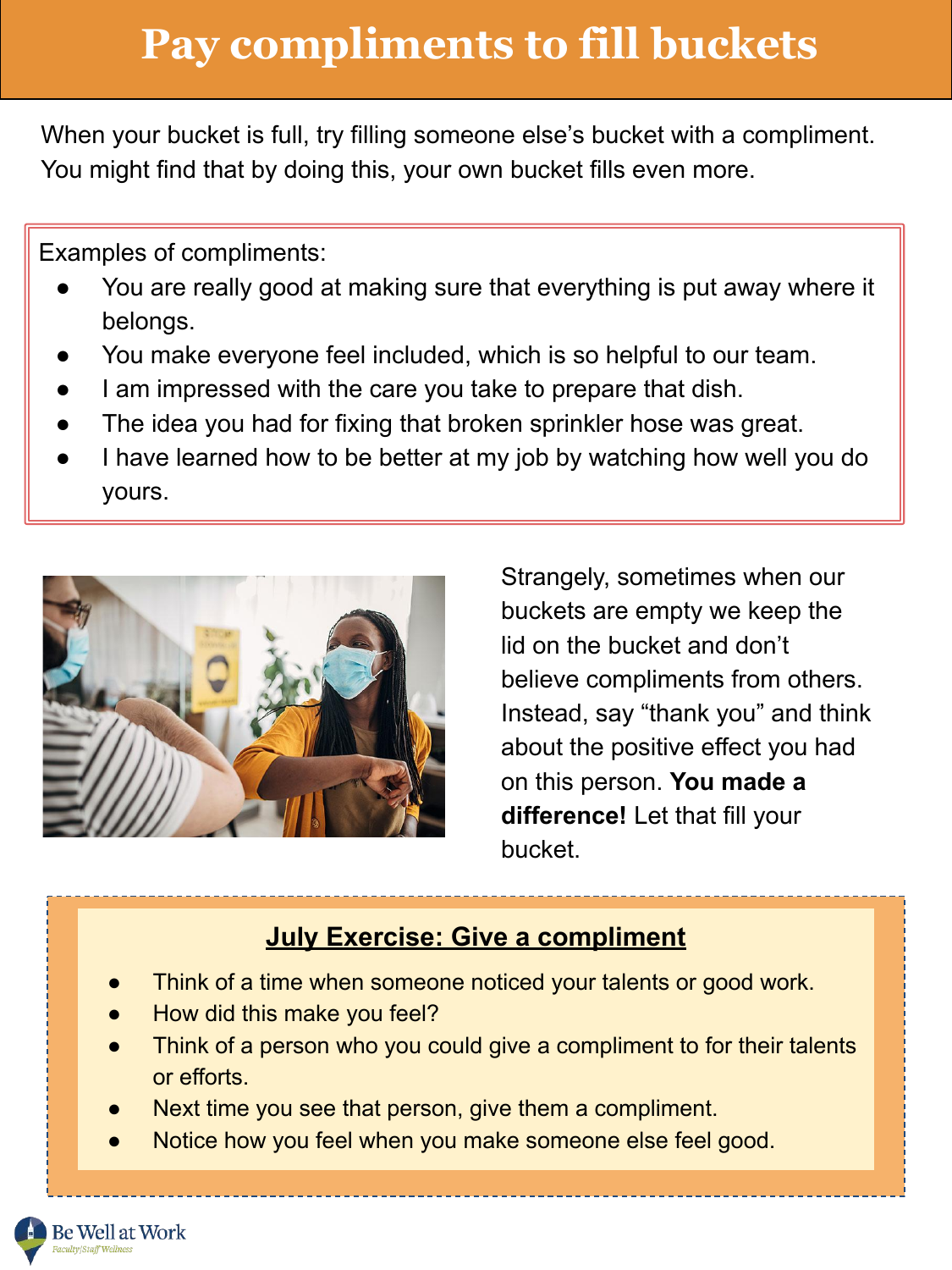

### ity u **Un minuto para su salud** *llenar el balde de alguien* **julio 2021**

Ver lo bueno en las personas y hacerles un cumplido tiene muchos beneficios:

- Da un impulso a los demás
- Se hace más feliz
- Mejora sus relaciones



Nuestras emociones pueden afectar nuestra salud, bienestar y el cuidado con que hacemos nuestro trabajo.

- Cuando nos sentimos bien, nuestro cuerpo libera hormonas que reducen la presión arterial y calman el sistema nervioso.
- Esto permite que el cuerpo descanse y se repare y ayuda al cerebro a tomar mejores decisiones.
- El resultado puede ser mejor trabajo y relaciones más felices.

Piense en su estado emocional como un balde.

Algunos días, nos sentimos bien y nuestros baldes están llenos. Otros días, podríamos sentirnos un poco deprimidos y podríamos beneficiarnos de que alguien llene nuestros baldes.

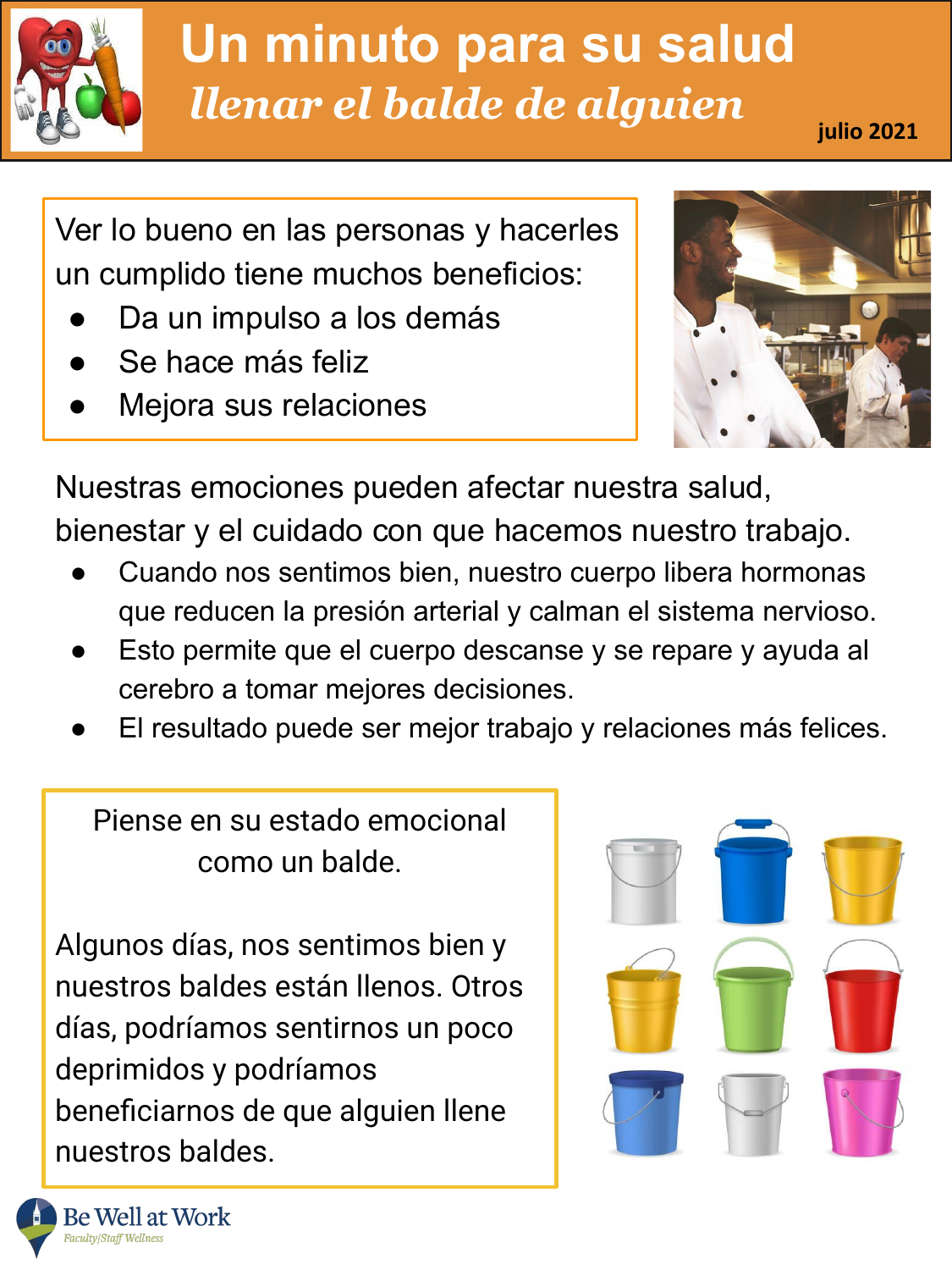## **Haz cumplidos para llenar baldes**

Cuando su balde esté lleno, intente llenar el balde de otra persona con un cumplido. Puede encontrar que al hacer esto, su propio cubo se llena aún más.

Ejemplos de cumplidos:

- Eres muy bueno en poner las cosas de nuevo donde pertenecen.
- Hace que todos se sientan incluidos, lo cual es muy útil para nuestro equipo.
- Estoy impresionado con el cuidado que tiene para preparar ese plato.
- La idea que tuvo para arreglar esa manguera de riego rota fue genial.
- He aprendido a ser mejor en mi trabajo observando lo bien que haces el tuyo.



Curiosamente, a veces, cuando nuestros baldes están vacíos, mantenemos la tapa puesta y no creemos en los cumplidos de los demás. En su lugar, diga "gracias" y piense en el efecto positivo que tuvo en esta persona. ¡Hizo una diferencia! Deja que eso llene su balde.

#### **Ejercicio de julio: haga un cumplido**

- Piense en un momento en que alguien notó sus talentos o buen trabajo.
- ¿Cómo se hizo sentir esto?
- Piensa en una persona a la que podrías felicitar por sus talentos o esfuerzos.
- La próxima vez que vea a esa persona, hágale un cumplido.
- Observe cómo se siente cuando hace que otra persona se sienta bien.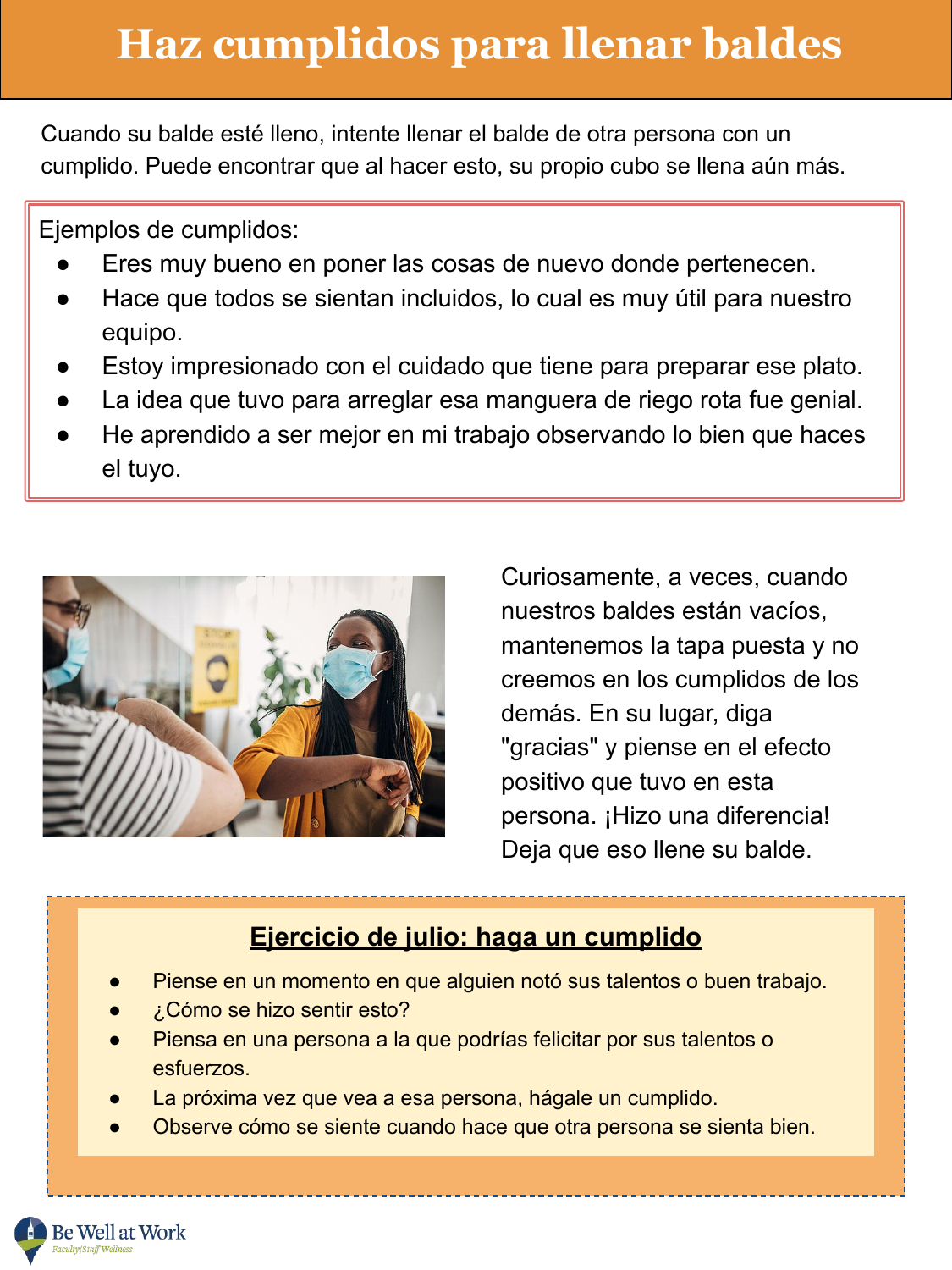

# 健康时刻 填满某人的桶 2021年7月

看到人们的优点并赞美他们有很多好:

- 给别人提振
- 让你更快乐
- 改善你的人际关系



我们的情绪会影响我们的健康、幸福以及我们工作的谨慎程 度。

- 当我们感觉良好时,体内会释放荷尔蒙,从而降低血压并镇静神 经系统。
- 这让身体得到休息和修复,并帮助大脑做出更好的决定。
- 结果可以是更好的工作和更幸福的关系。

把你的情绪状态想象成一个桶。

有些日子,我们感觉很好,我们的 水桶装满了。其他时候,我们可能 会感到有点沮丧,我们可以从有 人为我们装满水桶中受益。